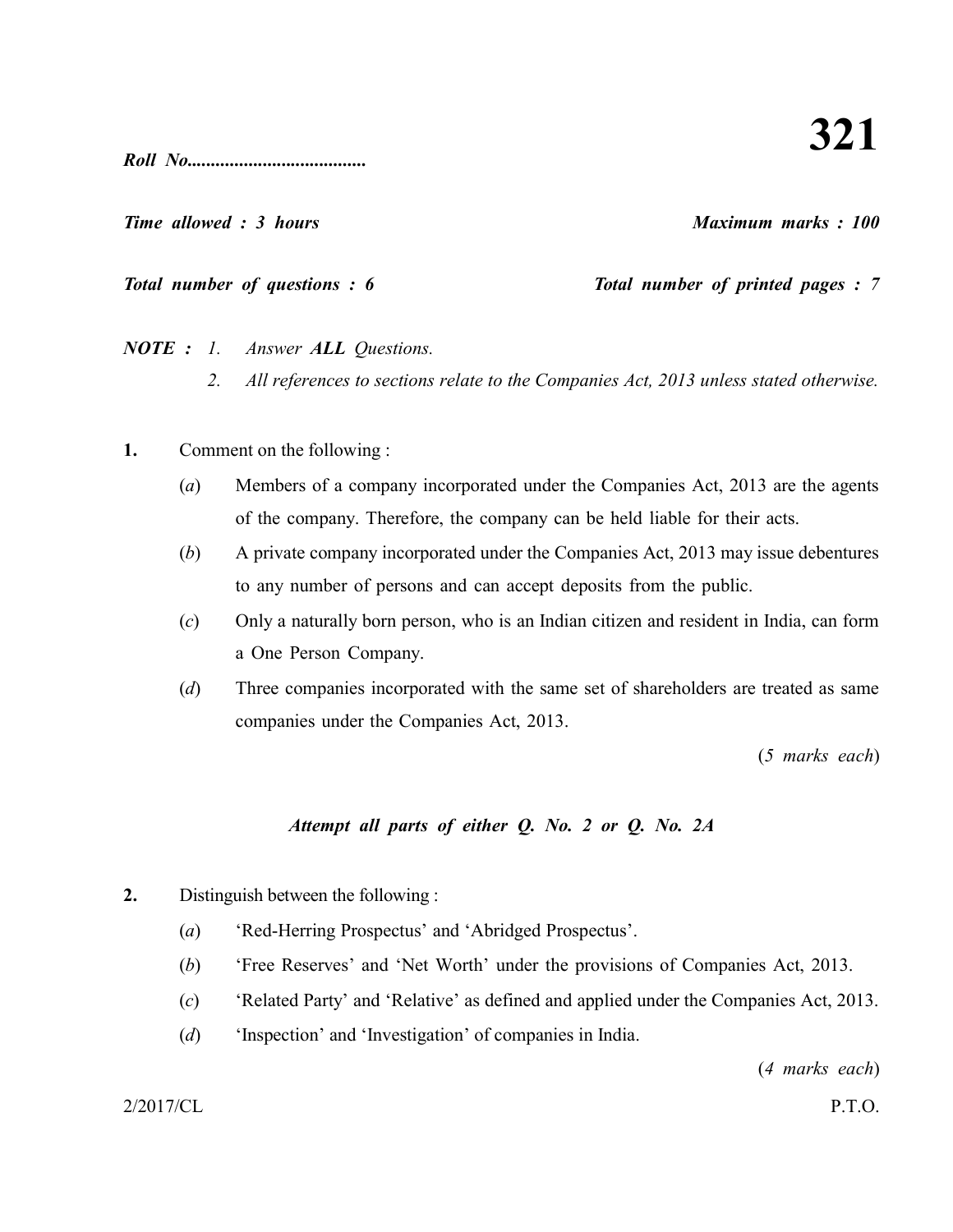#### *OR (Alternate question to Q. No. 2)*

**2A.** (*i*) A company has taken a term loan from a financial institution and is regularly paying the loan installments and interest. The financial institution proposes to convert 20% of the loan into equity shares of the company as per terms of the agreement. Advise the company, whether the financial institution can enforce such a convertibility clause ? Also examine the validity of such a clause.

(*4 marks*)

(*ii*) A company has 120 members. It sends notice of general meeting to all of them. 20 members did not attend the meeting. Out of remaining 100 members who were present, 20 members abstained from voting. Advice the company, how many members should vote in favour of a resolution, if it has to be passed as a special resolution ?

(*4 marks*)

(*iii*) American Trading Ltd. to whom Rs. 2,00,000 was due and payable by ABC Pvt. Ltd. against their supply of material in the year 2015 was shocked to find that the name of ABC Pvt. Ltd. has been struck off by the Registrar of Companies under Section 248 of the Companies Act, 2013. Advise American Trading Ltd. as to how it should proceed for recovering its dues as an unpaid creditor.

(*4 marks*)

(*iv*) A company wants to include a provision in its Articles of Association by altering them to limit the company's share capital to a fixed amount. Can it do so ? Will your answer be different if 100% shareholders agree for such alteration ?

(*4 marks*)

2/2017/CL Contd. ........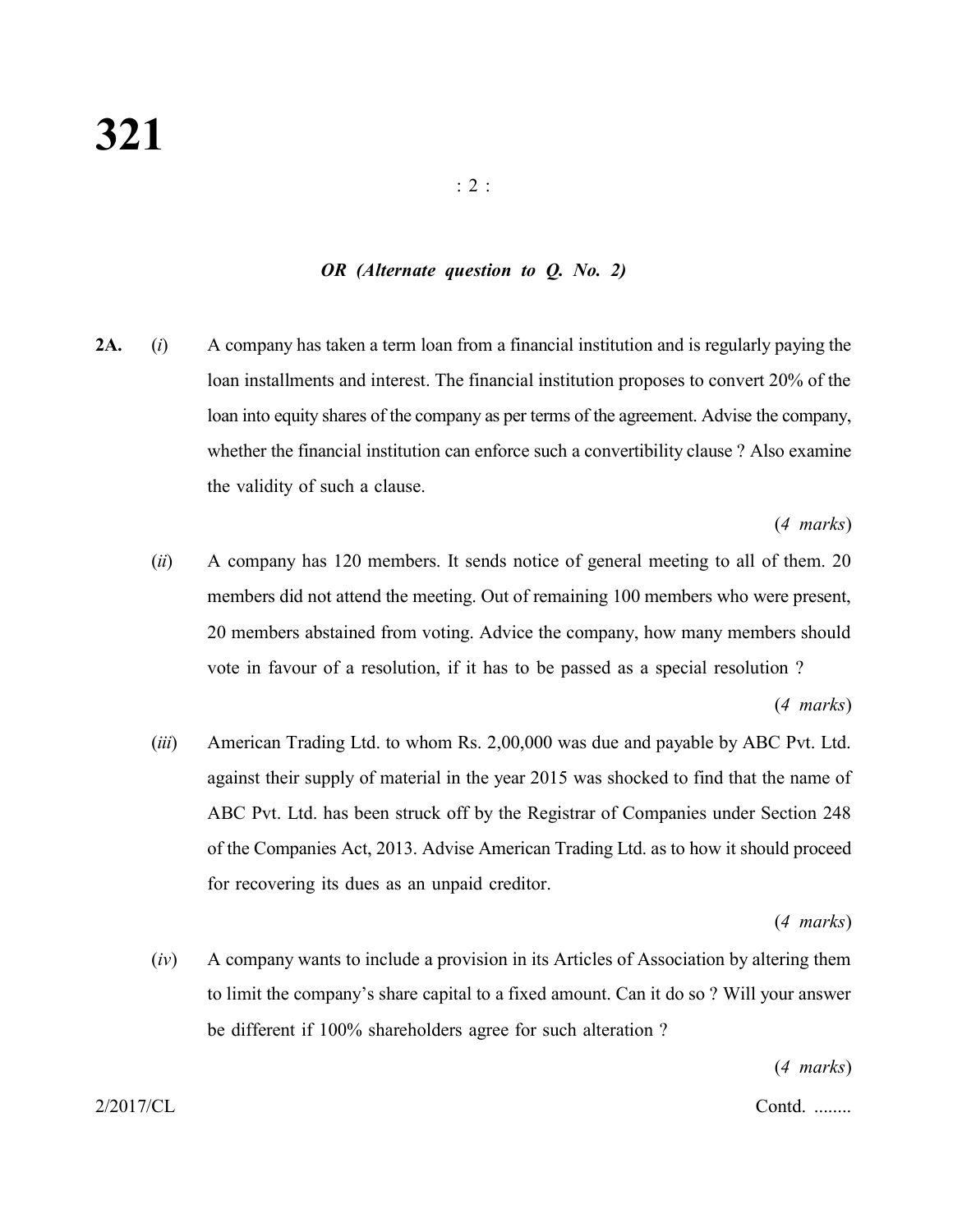# *Attempt all parts of either Q. No. 3 or Q. No. 3A*

**3.** (*a*) The minutes of 24th Annual General Meeting of Poly Bank Ltd. are to be signed by the chairman. However, the chairman of Poly Bank Ltd. met with an accient 2 days after the AGM was held. Minutes of AGM are, therefore, pending for signatures. Advise the company secretary of Poly Bank Ltd. about the procedure for signing of minutes in such a case as if the chairman has become permanently in capable of signing. Will your answer be different if chairman suffers only minor injury and gets back to his office in one week ?

#### (*4 marks*)

(*b*) ABC Ltd. holds 75% equity share capital of DEF Ltd. and controls composition of Board of Directors of DEF Ltd. ABC Ltd. goes for public issue for raising further share capital. Board of Directors of ABC Ltd. allot 10% of the issue to DEF Ltd. Referring to the provisions of the Companies Act, 2013 examine the validity of Board's decision to allot 10% of issue to DEF Ltd. DEF Ltd. holds certain number of shares as a legal representative of a deceased member of ABC Ltd. and has a right to vote at a general meeting of ABC Ltd. in respect of such shareholdering, will this right be affected by issue of 10% to DEF Ltd. by ABC Ltd. ?

#### (*4 marks*)

(*c*) One of the subscribers to Memorandum of Association of a company under process of incorporation is a foreign national residing outside India. State the provisions of Companies Act, 2013 regarding authentication of his signature and address. Will the requirement of business visa be applicable to his case if he is a person of Indian origin or overseas citizen of India ?

(*4 marks*)

2/2017/CL P.T.O.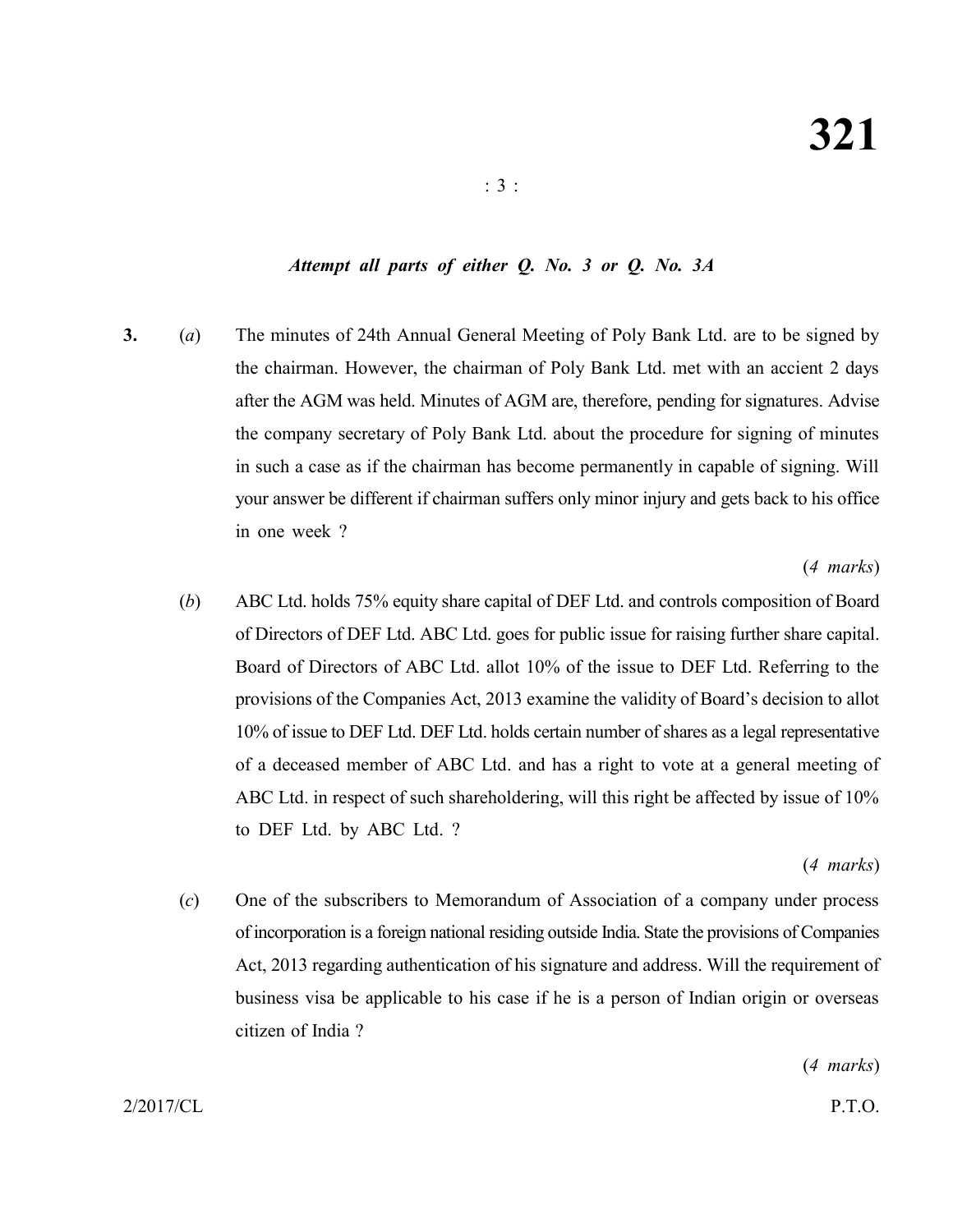(*d*) XYZ Ltd. has 6 directors on its Board of Directors. Out of 6 directors, 5 are foreigners and they reside in America. The company wants to convene its Board meeting in Mumbai but all the 5 directors are pre-occupied and are not in a position to travel to India. Advice the company regarding conduct of such a Board meeting as per provisions of the Companies Act, 2013 and relevant Rules. Will the same Rules or provisions be applicable in case the company wants to approve annual financial statements in the Board meeting ? (*4 marks*)

### *OR (Alternate question to Q. No. 3)*

**3A.** (*i*) ABC Ltd. has altered its name from BCD Ltd. to ABC Ltd. However, the fact of alteration of name of the company was not brought to the notice of NCLT. Please advise the company ABC Ltd. whether it has a right to execute a decree in its new name after the change of name.

(*4 marks*)

(*ii*) KAJ Ltd., a company incorporated under the Companies Act, 2013 wants to go for issue of secured debentures. Referring to relevant provisions and Rules, state the conditions to be satisfied before the company goes for such issue of debentures. Will your answer be different in case such issue of debentures is by a Government company where the Central Government has given a guarantee ?

(*4 marks*)

(*iii*) Robert, a member of MLM Ltd. submitted his proxy to the company before the scheduled time of the Annual General Meeting. The Articles of the company provided that proxy

2/2017/CL Contd. ........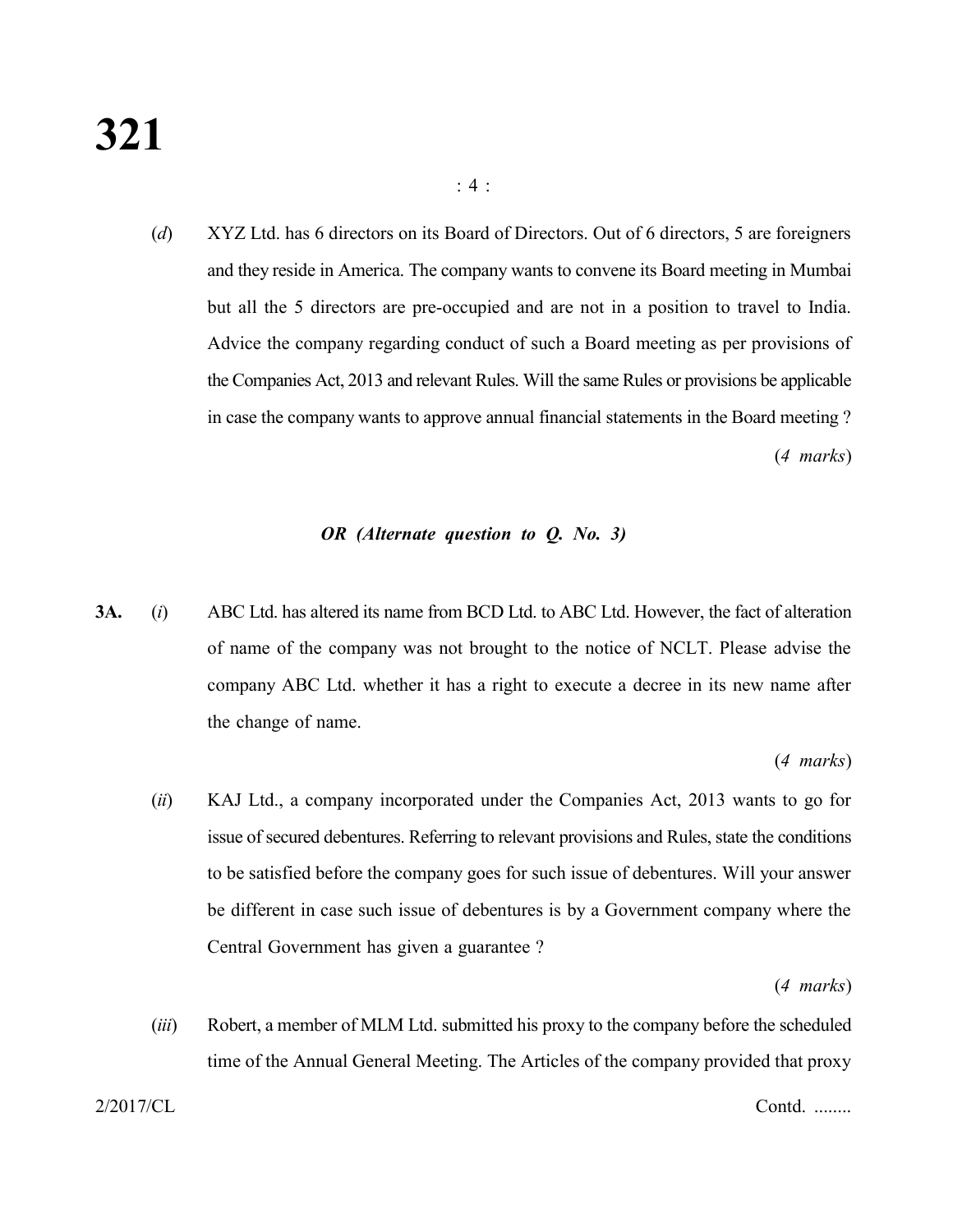can be submitted to the company 70 hours before the scheduled time of the meeting. The chairman of the company rejects the proxy on the ground that it is in violation of the Articles. Referring to the provisions of the Companies Act, examine the validity of the chairman's decision to reject the proxy.

# (*4 marks*)

(*iv*) The Board of Directors of American Express Ltd. declared interim dividend third time during the financial year 2015-16. After declaration, the Board of Directors decided to revoke third interim dividend as they noticed that company's financial position did not permit payment of such interim dividend. The Board of Directors seek your advice in this matter. Please advise the Board as a company secretary. Will your advice be different in case it was a regular dividend instead of interim dividend ?

(*4 marks*)

**4.** (*a*) Ram is a chartered accountant in practice. His proprietory concern has been appointed as the statutory auditor of a private limited company. Subsequently, it came to light that Mrs. Ram has been holding less than 1% shares of that private limited company. Examine the legal validity of the appointment of statutory auditor.

# (*4 marks*)

(*b*) The Board of Directors of Goodwill (India) Ltd. wish to appoint an alternate director on the Company's Board in the absence of Mr. Prince, a director, who proceeded on leave. Referring to the provisions of the Companies Act, 2013, state the conditions to be satisfied before Board appoints such a director. What shall be the tenure of such alternate director in case Mr. Prince incurs a disqualification and ceases to be a director ?

(*4 marks*)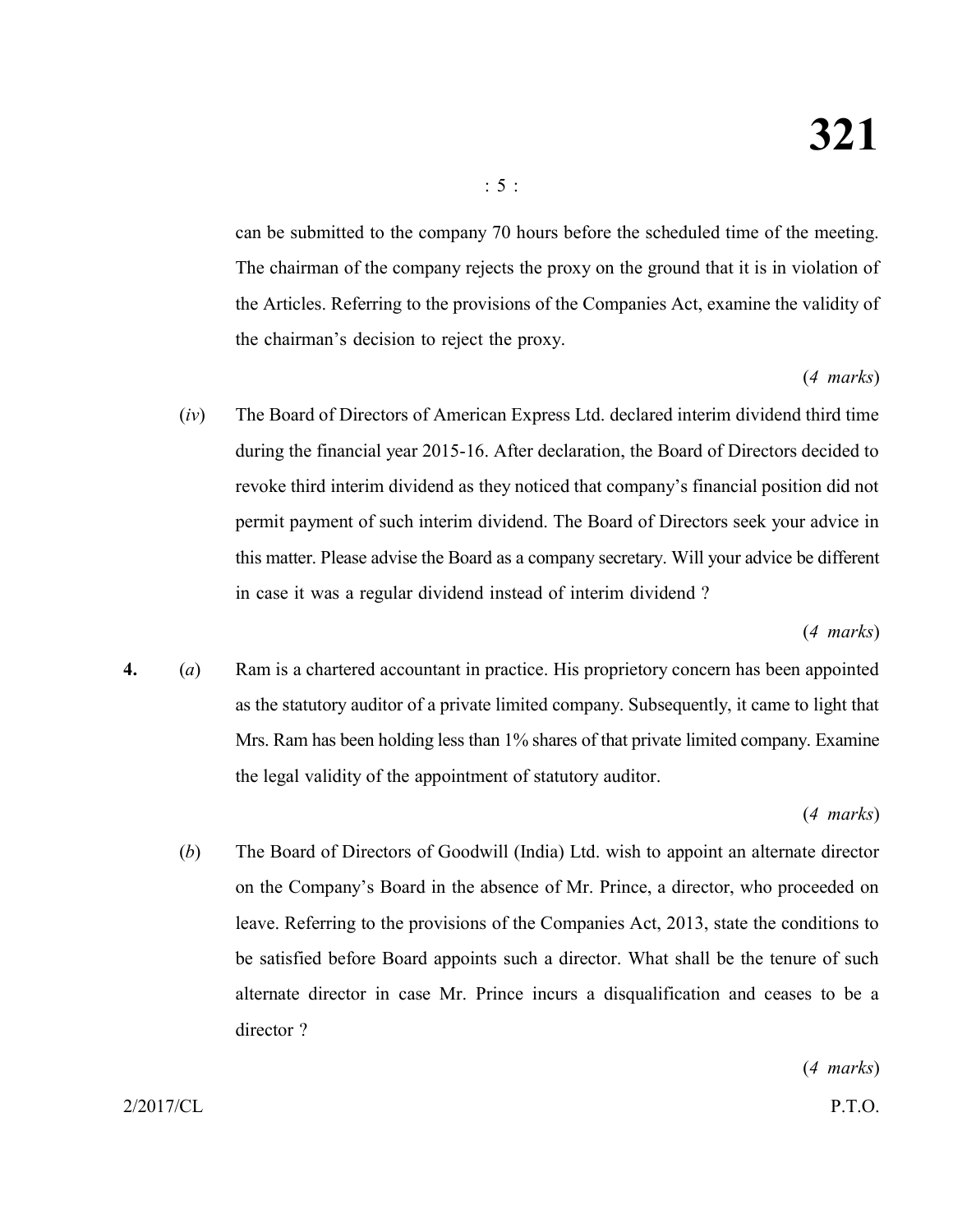(*c*) Bright Pvt. Ltd. is a private company. Its Board of Directors want to convert the company into an One Person Company. Can it be converted into an One Person Company ? Please advise the company about the conditions and procedure for such a conversion.

(*4 marks*)

(*d*) XYZ Ltd., a company, has a paid up share capital of Rs. 60 crores and free reserves of Rs. 25 crores. It desires to make a loan of Rs. 20 crores to M Ltd. The company XYZ Ltd. has already made investments in many other companies including loans to the extent of Rs. 35 crores. Can the company go ahead with loan to M Ltd. ? Please advise the company about the procedure to be followed by it.

#### (*4 marks*)

**5.** (*a*) Directors of ABC Ltd. want to incorporate a producer company. ABC Ltd. itself is in the production and harvesting business. You are the company secretary of ABC Ltd. You are requested to advise the Board of ABC Ltd. about incorporation of such a producer company and set out its objectives as per relevant provisions of the Companies Act.

#### (*8 marks*)

(*b*) SUP Ltd. is a public company incorporated in India. It wants to propose a scheme of arrangement (merger) with another company in the same line of business in India. Help the company in preparing such a scheme of arrangement firstly. Secondly, help the company in taking approval of NCLT. Advise how company should approach NCLT for its approval to the scheme and discuss grounds on the basis of which NCLT will accord its approval.

(*8 marks*)

2/2017/CL Contd. ........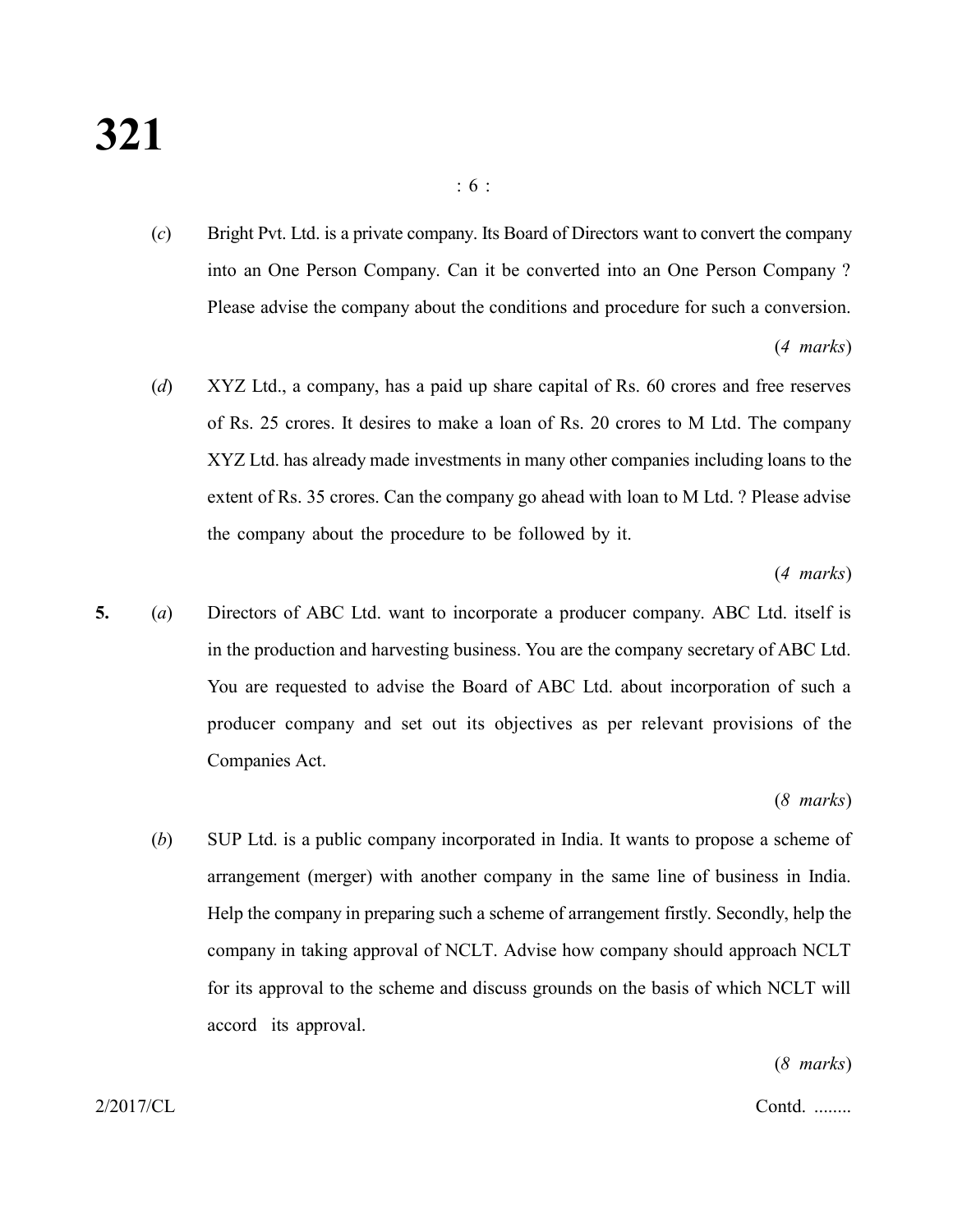**6.** (*a*) Explain the significance and meaning of 'officer in default' as per provisions of Companies Act, 2013.

# (*4 marks*)

(*b*) What do you understand by 'class action suit' as introduced by the Companies Act, 2013 ? Explain the objective behind introducing this provision in the Companies Act and the persons who can initiate such class action suit.

# (*4 marks*)

(*c*) An investigation was ordered into affairs of RST Ltd. by the Central Government under Section 210 of the Companies Act, 2013. After carrying out investigation, a report was submitted by the inspector under Section 223 of the Companies Act, 2013. In such a case, what should be done by the Board of Directors of the Company ? Please also inform the Board why such investigation might have been ordered.

# (*4 marks*)

(*d*) A group of Indian citizens hold 60% of the paid up share capital of a foreign company. This group of shareholders claim that since the company was incorporated outside the country, the company is not bound to comply with the provisions of the Companies Act, 2013 in relation to its business in India. Examine the validity of such a claim by the group.

# (*4 marks*)

 $\overline{\hspace{1.5cm}}$  0  $\overline{\hspace{1.5cm}}$ 

 $2/2017$ /CL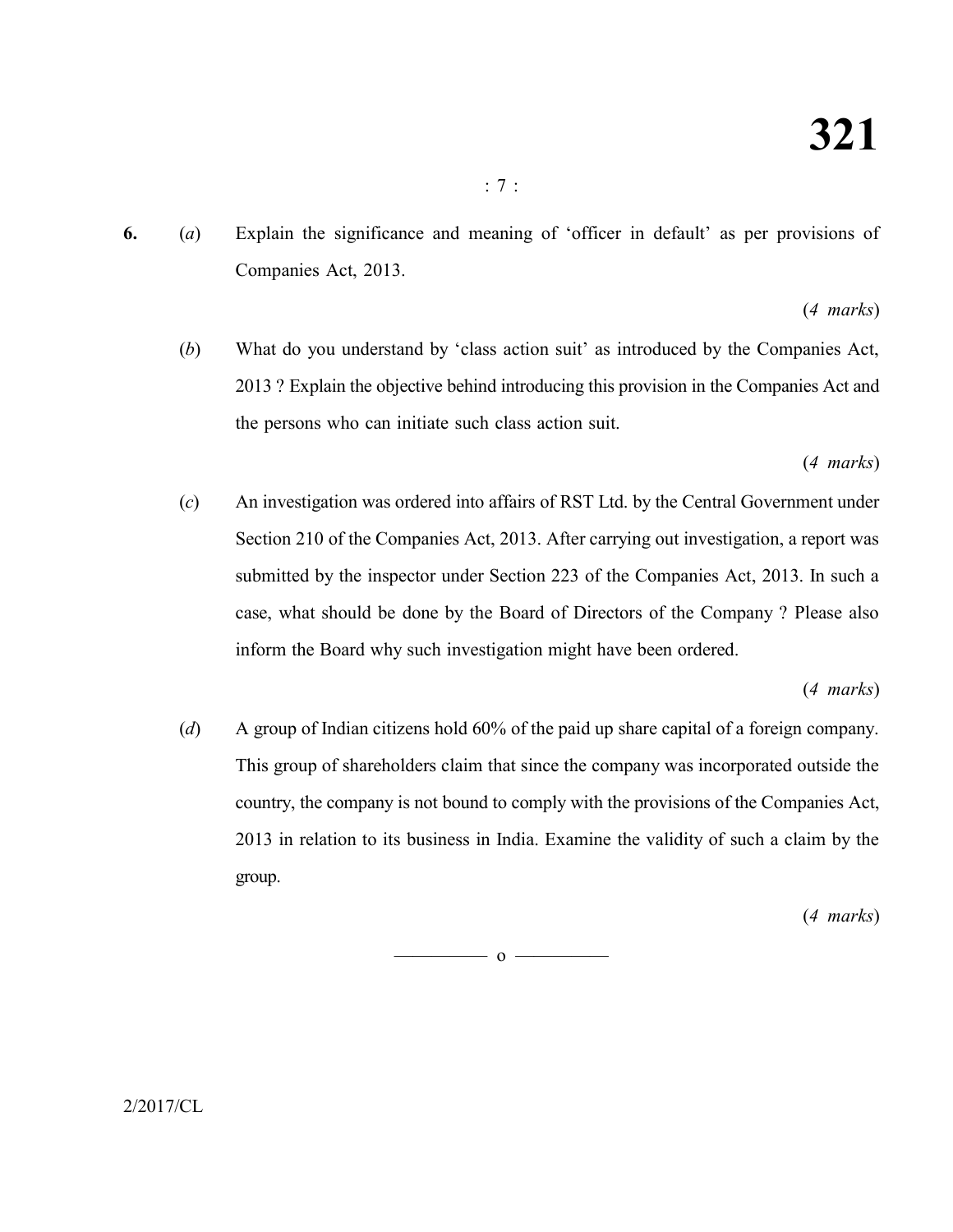**331**

*Roll No......................................*

# *Time allowed : 3 hours Maximum marks : 100*

# *NOTE : 1. Answer ALL Questions.*

- *2. All references to sections relate to the Companies Act, 2013 unless stated otherwise.*
- **1.** (*a*) Tempest Ltd., an unlisted company, has 500 shareholders, 400 debenture holders and 200 deposit holders. As a Company Secretary of the Company Advise the Board, if the Company is required to form a Stakeholders' Relationship Committee ? Discuss the provisions relating to the functioning of such a committee.

(*5 marks*)

(*b*) PGA Limited receive a deed of transfer of equity shares complete in all respect, before registering the transfer, it was noticed by the Company that the proposed transferee of the equity shares has deceased, please explain the course of action of PGA Limited in the aforesaid case. What if the PGA Limited is unaware about the such status of transferee ? Also explain whether the company is bound to enquire into the capability of the transferee to enter into a contract.

(*5 marks*)

(*c*) Fortune Ltd. had below financial details during the last three financial years :

Year | Net Worth | Turnover | Net Profit

2016-17 100.00 490.00 5.50

consequences if the Company fails to spend any amount ?

 $(5 \text{ In Crores})$ 

| $2015 - 16$                                                                             | 95.00 | 500.00 | 4.50 |  |  |  |
|-----------------------------------------------------------------------------------------|-------|--------|------|--|--|--|
| 2014-15                                                                                 | 80.00 | 380.00 | 2.00 |  |  |  |
| Discuss the compliance requirements for the Company on Corporate Social Responsibility. |       |        |      |  |  |  |
| Whether Company requires to spend amount on CSR Activities, and what are the            |       |        |      |  |  |  |

(*5 marks*)

# *Total number of questions : 6* Total number of printed pages : 7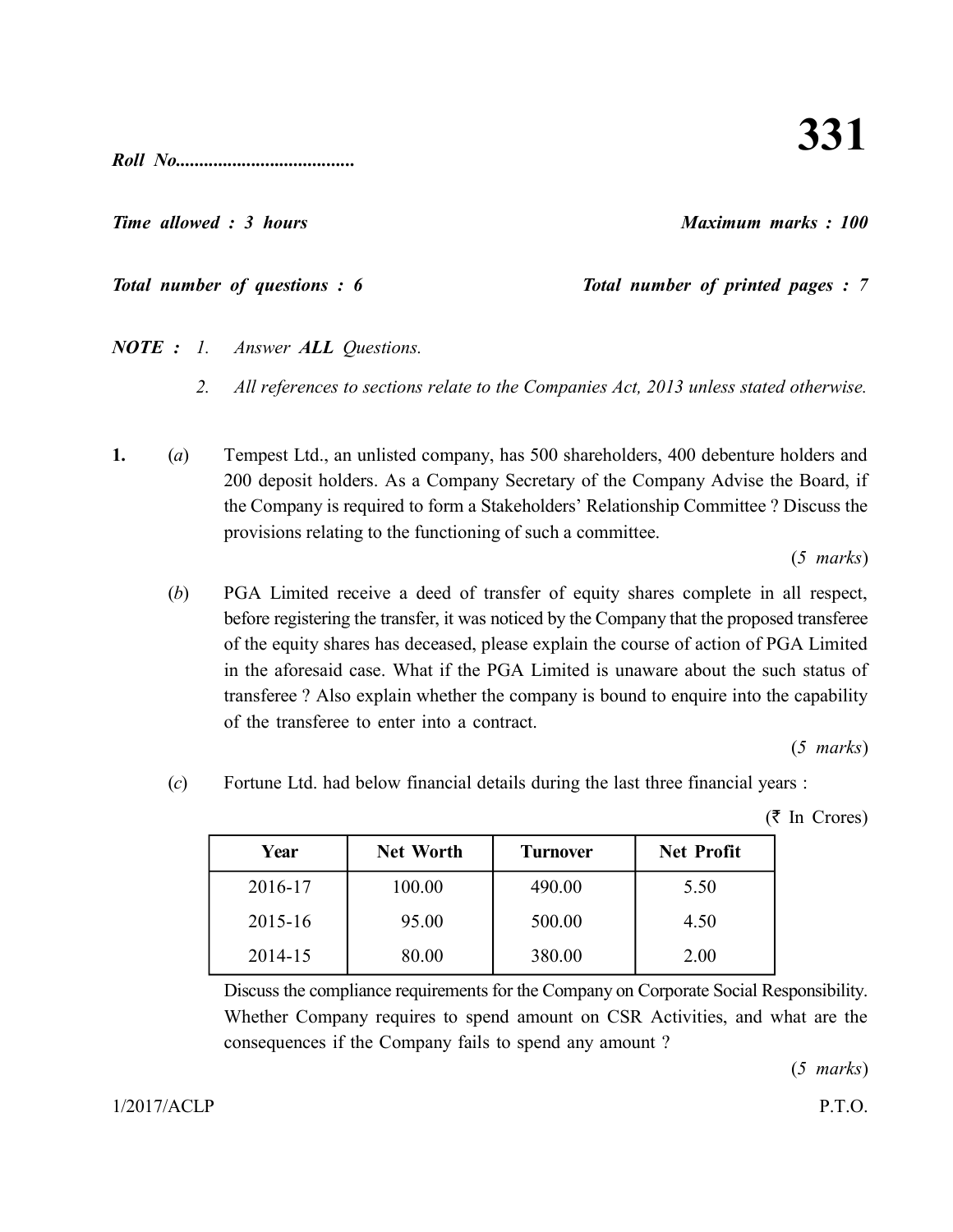(*d*) Prudent Ltd. an unlisted Company having 4,00,000 equity shares of  $\bar{\tau}$  10 each, conducting its general meeting. Ramesh a Proxy of Suresh (Ramesh holds 42,000 equity shares in that Company), demands a Poll to pass a Resolution. Explain the Rights of Ramesh in the capacity of Proxy, whether he will be allowed to demand a Poll ? Also explain the role of the Chairman of the meeting in the case.

(*5 marks*)

# *Attempt all parts of either Q. No. 2 or Q. No. 2A*

**2.** (*a*) Priya is a Whole-Time Director in Surya Limited and Sun Limited, wishing to draw Remuneration from both the Companies. As per the limits prescribed under the Companies Act, 2013, she is entitled to draw a remuneration of  $\bar{\tau}$  10,00,000 from Surya Ltd. and ` 15,00,000 from Sun Limited, you being a Company Secretary advise Ms. Priya about her entitlement for the Remuneration in the aforesaid situation.

(*4 marks*)

(*b*) Prism Ltd. appointed Mr. Sameer Rajpal as an Independent Director for a term of Three years, upon completion of his first term, he was re-appointed for another term for the same period, now upon completion of the second term, Company again wants to re-appoint him as the Independent Director of the Company, considering the fact that he has not completed the consecutive term of Ten years. Advise the Company on the feasibility of his re-appointment.

(*4 marks*)

- (*c*) Decide if the office of Mr. Satish Nirankar, Director of Royal Ltd. shall be vacated in the following circumstances :
	- (*i*) he did not attend any board meeting of the Company during the financial year 2016-17, but had promptly sent his leave of absence to Company by e-mail on 31st March, 2017, the last Board Meeting of Financial Year, which was acknowledged by the Company.

1/2017/ACLP Contd. ........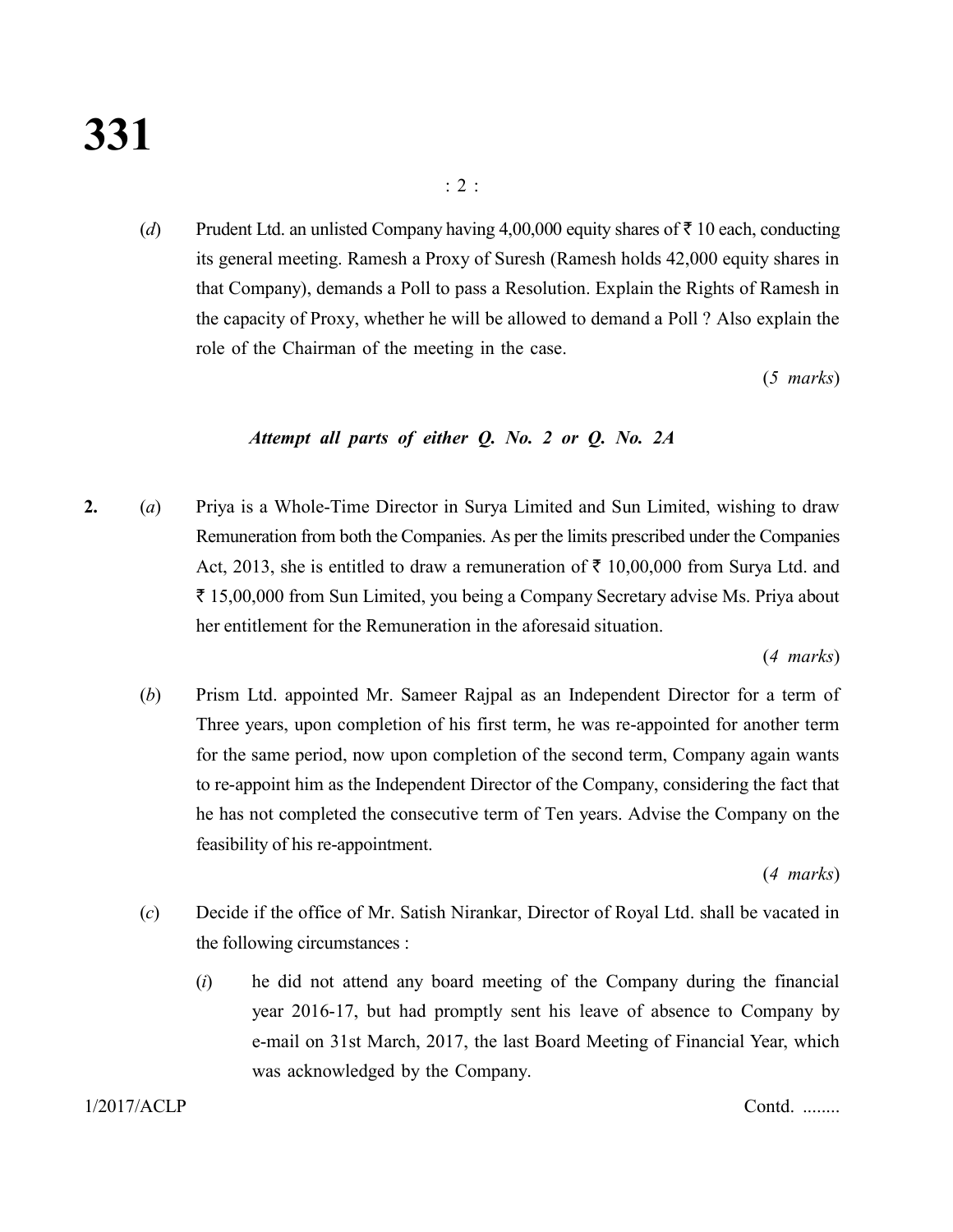(*ii*) he is convicted by a court of an offence, not involving any moral turpitude and is sentenced for imprisonment for one year but immediately files an appeal in higher Court against the order of the lower Court.

(*4 marks*)

(*d*) List the matters that cannot be dealt with in a meeting through video conferencing or other Audio Visual means.

(*4 marks*)

# *OR (Alternate question to Q. No. 2)*

**2A.** (*i*) A Ltd. has entered into a contract with B Ltd. by which the former will reserve 25% of their output to be sold to B. Ltd. or to a buyer at the direction of B Ltd. Can B Ltd. be called an associate company of A Ltd. ?

> Also determine, if S Private Ltd. with a paid-up share capital of  $\bar{\tau}$  45 lakh and annual turnover of  $\bar{\tau}$  175 lakh, is a wholly owned subsidiary of H Ltd., a listed company. Can S Ltd. be called a small company ?

> > (*4 marks*)

- (*ii*) Decide whether the following transactions will fall within the ambit of "deposits" as defined under the Companies Act, 2013, quoting relevant provisions of the Act :
	- (*a*) Great Ltd. received an application money of  $\bar{\tau}$  5 lakh on 1st January, 2017 towards allotment of equity shares, pursuant to an offer made earlier. The Company has neither made the allotment of shares nor refunded the application money so far.
	- (*b*) Great Ltd. collected a security deposit of  $\bar{\tau}$  5 lakh from Mr. Parteek, an employee whose monthly salary was  $\bar{\tau}$  25,000 per month.
	- (*c*) Will your answer be different, if the security deposit earned an interest at the rate of 6% per annum ?

# 1/2017/ACLP P.T.O.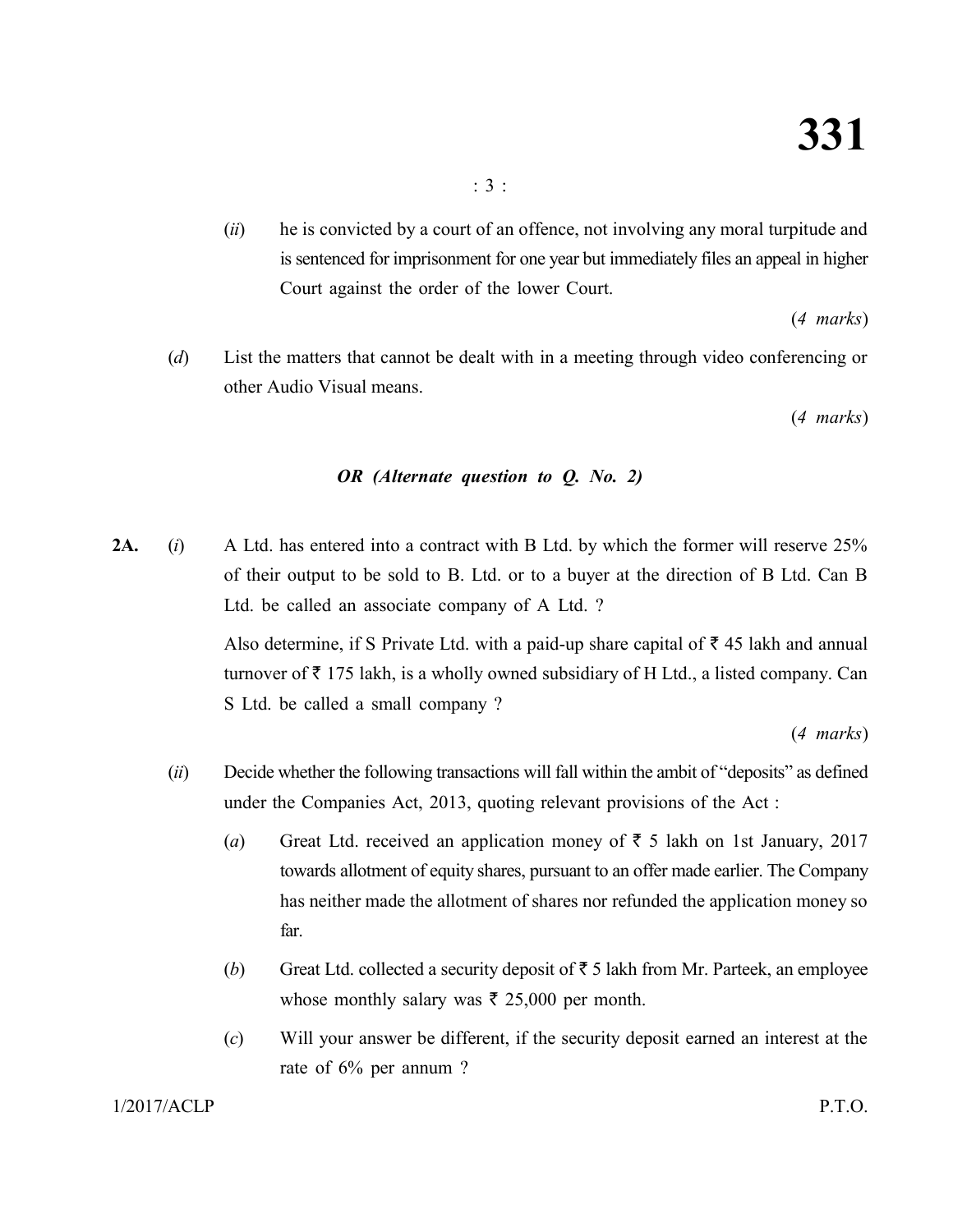(*d*) Great Ltd. collected a security deposit of  $\bar{\tau}$  25 lakhs from Mr. Sorabh towards performance of the contract for supply and erection of a machinery.

(*4 marks*)

(*iii*) Favourite Ltd., an unlisted Company, has the following figures at the end of the last financial year :

| Paid-up share capital          | : ₹ 110.00 Crore   |  |  |  |
|--------------------------------|--------------------|--|--|--|
| Turnover                       | $: ₹ 600.00$ Crore |  |  |  |
| Borrowings by way of           |                    |  |  |  |
| loans, debentures and deposits | $: ₹ 60.00$ Crore  |  |  |  |

Being a Company Secretary, advise the Company on the composition of its Board of Directors as required under the Companies Act, 2013.

(*4 marks*)

(*iv*) List the conditions to be satisfied for declaration of dividend out of reserves.

(*4 marks*)

### *Attempt all parts of either Q. No. 3 or Q. No. 3A*

- **3.** (*a*) Advise whether the auditor appointment by a private limited company with paid-up share capital of  $\bar{\tau}$  30.00 Crore in the following cases are valid for the financial year 2017-18 :
	- (*i*) Amarjeet, (an Individual Auditor) who has been the auditor since financial year 2011-12.
	- (*ii*) Firm VAP & Co., who completes 10 years continuously, at the end of financial year 2016-17. Vijay is a partner in VAP & Co.
	- (*iii*) Firm Ajay & Co., in which Vijay is also a partner in addition to being a partner of VAP & Co.

(*4 marks*)

1/2017/ACLP Contd. ........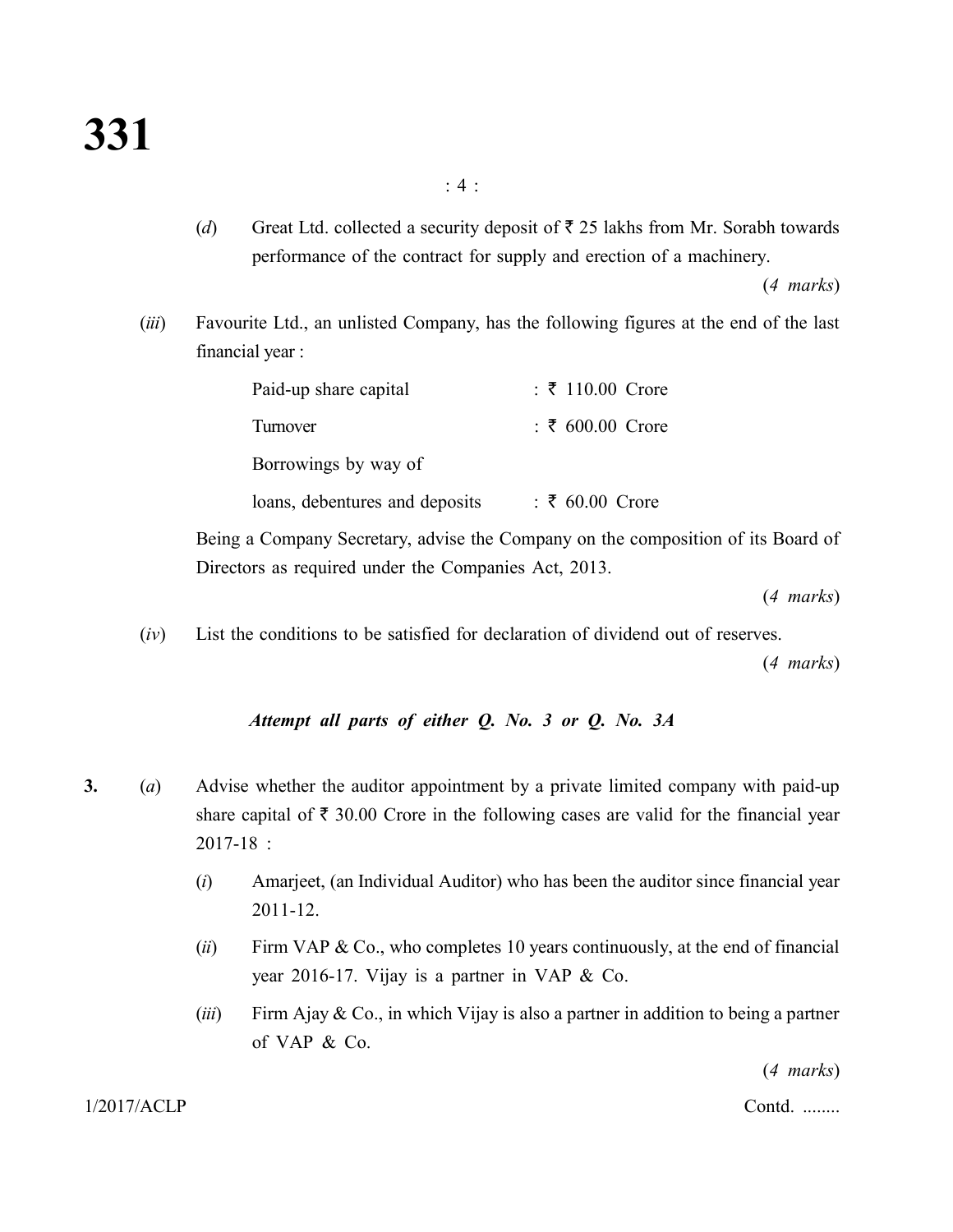(*b*) Excel Ltd., an unlisted company, has a paid-up share capital of  $\bar{\tau}$  30 Crore, turnover of  $\bar{\tau}$  190 Crore and borrowings of  $\bar{\tau}$  25 Crore and outstanding deposits of  $\bar{\tau}$  30 Crore. Decide if the Company needs to comply with internal audit requirements under the Act. If so, can they appoint Siddh, who is the Practising Company Secretary, as their internal auditor ?

(*4 marks*)

(*c*) Crown Ltd. has proposed to come out with a public issue of equity shares and in order to enable their employees to subscribe to the Company's shares, wants to extend loans to the employees including directors and key management personnel. Advise.

(*4 marks*)

(*d*) "A Company being an artificial person having status in the eyes of the law," in light to this statement, please comment whether a Company Incorporated in India is having the status of a Citizen of this Country ?

(*4 marks*)

# *OR (Alternate question to Q. No. 3)*

- **3A.** Write notes on the following :
	- (*i*) CARO 2015
	- (*ii*) Pre-certification of e-forms
	- (*iii*) Consequence of non-registration of Charge
	- (*iv*) '*SPICE*'.

(*4 marks each*)

**4.** (*a*) Encode Pvt. Ltd. is having two shareholders namely Mr. Vishal and Mr. Joytan holding 9,00,000 and 5,50,000 equity shares, of  $\bar{\tau}$  10 each, respectively. The Company's Paidup share Capital as on the date is  $\bar{\tau}$  1,45,00,000 and Authorised Share Capital is

1/2017/ACLP P.T.O.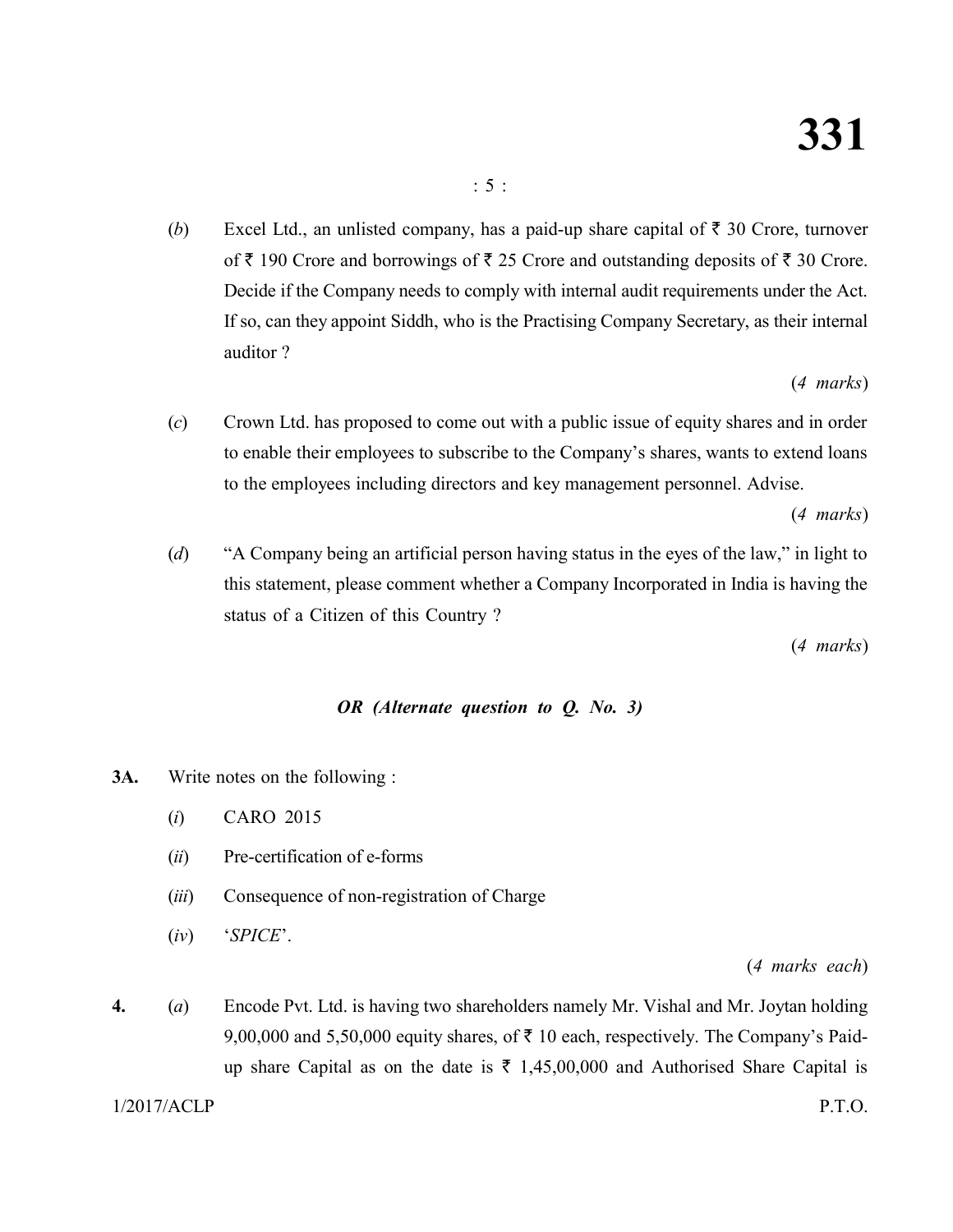$\bar{\tau}$  2,00,00,000. Company wishes to issue further equity shares for  $\bar{\tau}$  7,50,000, i.e., 75,000 equity shares of  $\bar{\tau}$  10 each at par, by way of Rights issue, to meet the working capital requirements and expansion plan of the Company, you being a Company Secretary of the Company is required to draft the Board Resolutions inter-alia approving the letter of offer towards aforesaid offer of the Rights Issue, assuming that the shareholders may renounce their rights of subscription and the proposed shares shall rank pari-passu with the existing Equity shares of the Company.

: 6 :

(*8 marks*)

(*b*) CIN, issued by MCA, the unique identifier, provides the key profile of companies – Explain.

(*4 marks*)

(*c*) Write note on Statutory duties of a Company Secretary.

(*4 marks*)

**5.** (*a*) Forecore Ltd. is a closely held company with 25 shareholders and proposes to make a public offer of convertible securities. The existing shareholders (Promoter) have their holdings in physical form. The company is wishing to issue, aforesaid convertible securities to the public, in physical form. Advise the feasibility.

(*4 marks*)

(*b*) Explain the provisions to determine in what circumstances an Individual will be considered as a promoter of the Company, if Kundan has been identified as a promoter in the recent annual return of the Company, please comment whether Kundan will be considered as a promoter of that Company ? In the event of a mis-statement in the prospectus of the company, what will be the civil liability of Kundan ?

(*4 marks*)

(*c*) Lal holds 1,00,000 preference shares in Luxury Ltd. (an unlisted company), wants to understand his voting rights in the Company. Advise.

(*4 marks*)

1/2017/ACLP Contd. ........